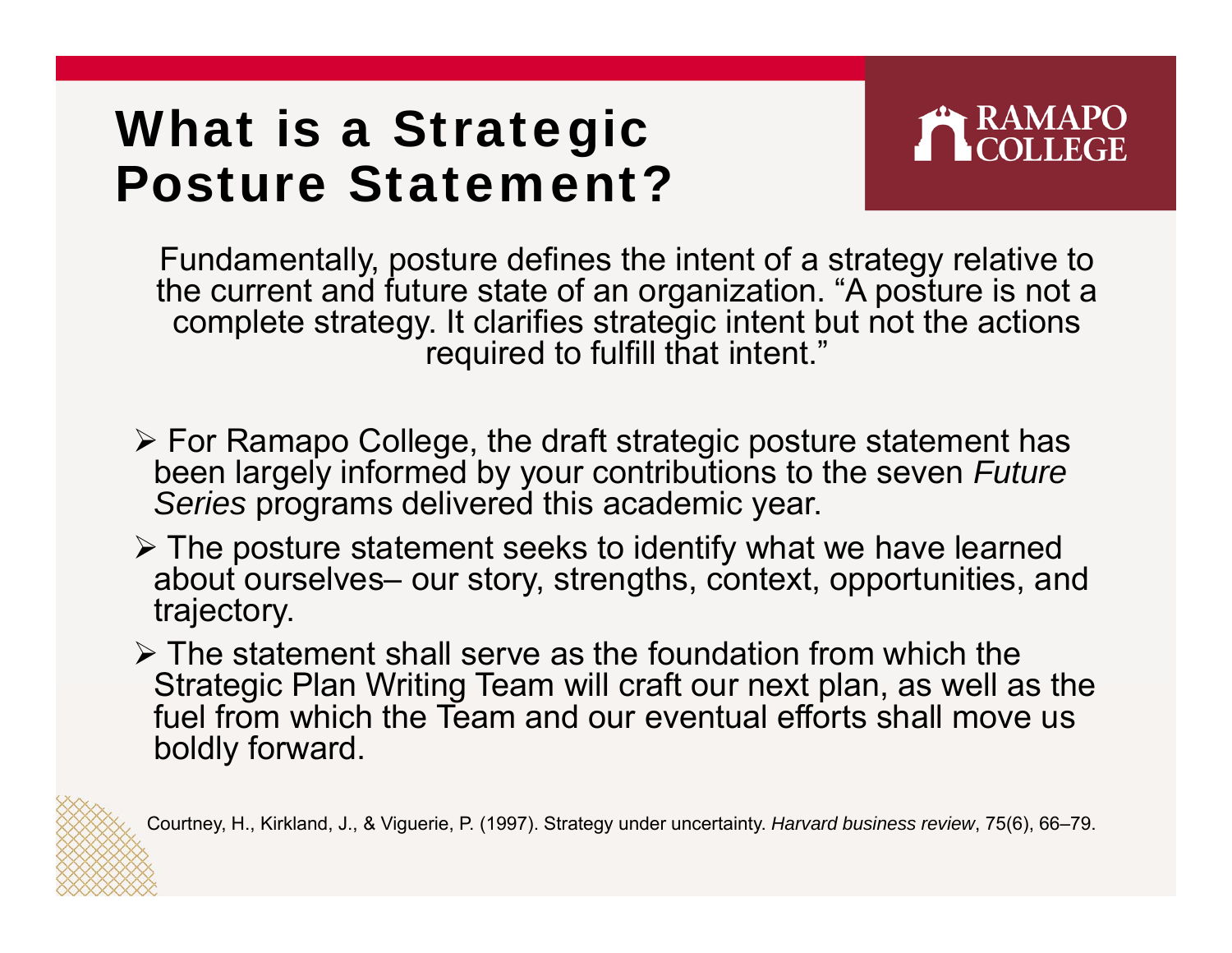## **DRAFT STRATEGIC POSTURE STATEMENT**

### *Our Story*

For ove[r](https://www.ramapo.edu/about/mission/) [fifty years,](https://www.ramapo.edu/about/mission/) Ramapo, which started as a state school for largely adult commuter students and has grown more residential, has been a tight-knit, innovative, and relatively homogenous community that has taken great pride in the accomplishments of our students and alumni.

Ramapo has long espoused the importance of intercultural and international understanding and experiential and interdisciplinary learning in the student experience, and has long identified the lasting power of the liberal arts and meaningful mentorship as essential to our purpose.

#### *Our Strength*

Ramapo's essential strengths are its liberal arts education, student success, mentorship, and hands-on learning. Further, our professional and co-curricular programs embrace the liberal arts as foundational, bolstering their reach and enduring impact. Our strengths are made possible through the collaborative efforts of a talented faculty and staff who are committed to serving the public good through the delivery of a highly student-centered, academically rigorous, and inclusive collegiate experience.

#### *Our Context*

As the world has become more complex, Ramapo has leaned into new programs, student services, and partnerships while exploring ways to become more competitive, affordable, inclusive, connected, and equitable.

Ramapo continues to learn and change as a result of external factors including the COVID-19 pandemic, demographic shifts, and economic, social, and political trends, and as such:

- $\triangleright$  we are growing even more attuned to the lived experiences of our community members,
- $\triangleright$  we are capitalizing on technology and multimodal collaboration, and
- $\triangleright$  we are reaffirming the power of in-person human engagement.

As we learn, we are beginning to more fully see ourselves as a nimble, distinctive, highly impactful, and empowering learning community.

- *Our Story*
- *Our Strength*
- *Our Context*
- *Our Opportunity*
- *Our Trajectory*